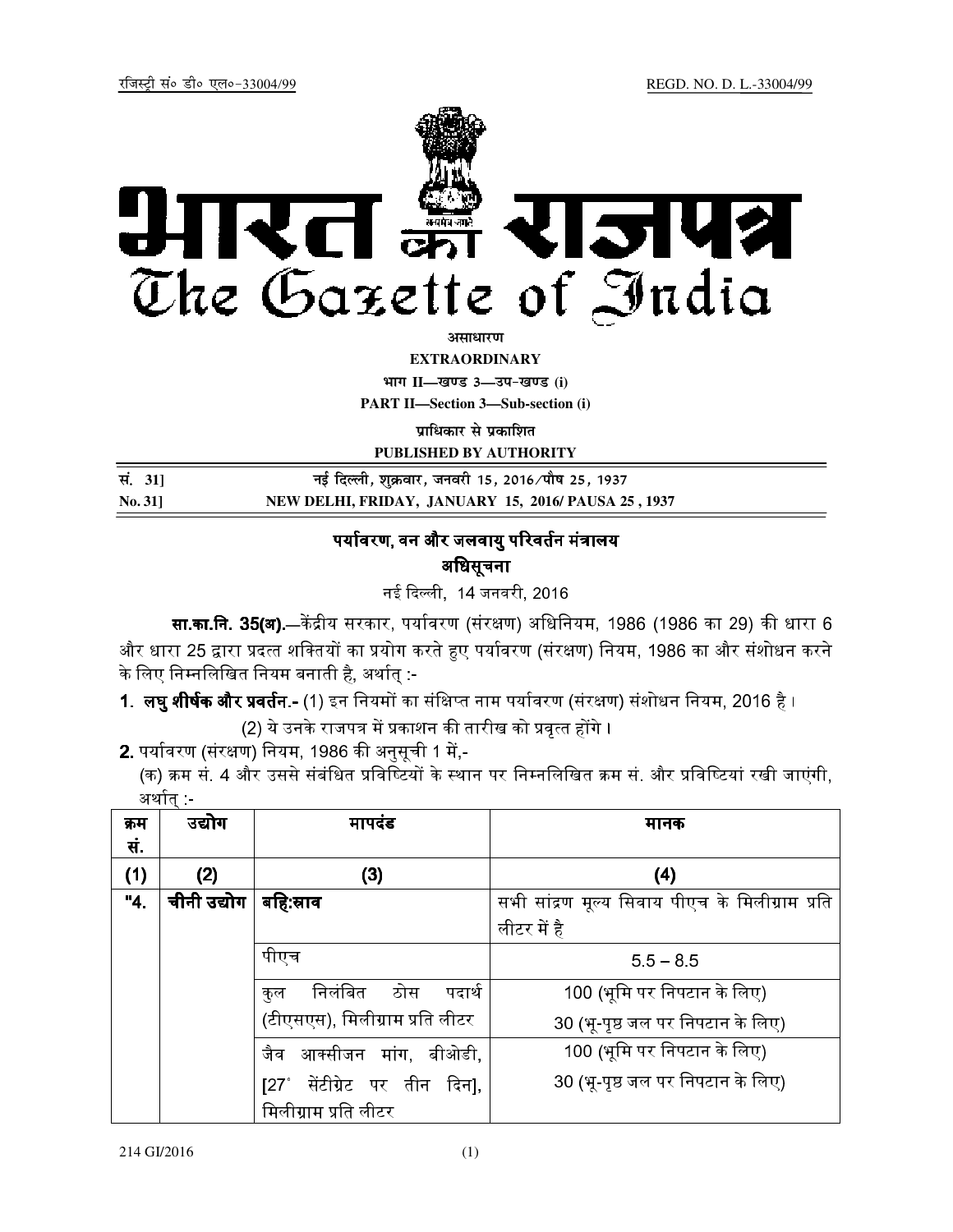## THE GAZETTE OF INDIA : EXTRAORDINARY [PART II—SEC. 3(i)]

|  | तेल एवं ग्रीज़, मिलीग्राम प्रति                                                                                                                               | 10                                                                                     |  |
|--|---------------------------------------------------------------------------------------------------------------------------------------------------------------|----------------------------------------------------------------------------------------|--|
|  | लीटर                                                                                                                                                          |                                                                                        |  |
|  | कुल भंग ठोस पदार्थ (टीडीएस),                                                                                                                                  | 2100                                                                                   |  |
|  | मिलीग्राम प्रति लीटर                                                                                                                                          |                                                                                        |  |
|  | अंतिम अपशिष्ट जल बहि:स्नाव                                                                                                                                    | 200 लीटर प्रति टन पेराई किए हुए गन्ने के लिए                                           |  |
|  | सीमा                                                                                                                                                          |                                                                                        |  |
|  | (पेराई किए हुए गन्ने के प्रति टन के लिए अंतिम उपचारित अपशिष्ट बहि:स्राव 100 लीटर<br>तक निर्बंधित है और छिड़काव तालाब ओवरफ्लो से अपशिष्ट जल या शीतलन टावर ब्लो |                                                                                        |  |
|  |                                                                                                                                                               |                                                                                        |  |
|  |                                                                                                                                                               | डाउन पेराई किए हुए गन्ने के लिए 100 लीटर प्रति टन तक निर्बंधित है तथा इकाई से          |  |
|  | एकल आउटलेट बिन्दु अनुज्ञात है)                                                                                                                                |                                                                                        |  |
|  | उत्सर्जन                                                                                                                                                      |                                                                                        |  |
|  |                                                                                                                                                               | स्टेक से विविक्त पदार्थ उत्सर्जन प्रति सामान्य क्यूबिक मीटर 150 मिलीग्राम से कम होगा । |  |
|  |                                                                                                                                                               |                                                                                        |  |

4(1) चीनी उद्योगों में उपचारित बहि:स्राव सिंचाई प्रोटोकाल और अपशिष्ट जल संरक्षण या अपशिष्ट जल प्रबंधन (i) विभिन्न मदा टेक्सचरों के लिए लदाई दरें

| क्रम सं | मृदा टेक्सचर | m <sup>3</sup> /Ha/Day में लदाई दर |
|---------|--------------|------------------------------------|
|         | रेतीली       | 225 से 280                         |
| 2.      | रेतीली दुमट  | 170 से 225                         |
| 3.      | दुमट         | 110 से 170                         |
| 4.      | क्ले दुमट    | 55 से 110                          |
| 5.      | क्ले         | 35 से 55                           |

(ii) अपशिष्ट जल संरक्षण और प्रदषण नियंत्रण प्रबंधन

- 1. अधिक साधित्र जल के पन: चक्रण के लिए उपयोगिताओं या अनषंगी इकाईयों के प्रसंस्करण के लिए शीतलन प्रबंधन और पालिसिंग टैंकों की स्थापना हो ।
- 2. अपशिष्ट जल उपचार संयंत्र का पेराई ऋत आरंभ होने से एक मास पर्व स्थिरीकरण किया जाएगा और यह पेराई ऋत के पश्चात एक मास तक प्रचालन करना जारी रखेगा ।
- 3. सिंचाई के लिए कोई मांग नहीं अवधि के दौरान उपचारित अपशिष्ट जल को केवल 15 दिन की धारण क्षमता वाले रिसाव रोधी लाइन तालाब में भंडारित किया जाएगा ।
- 4. बहावमापी को सभी जल ऐब्स्टैक्शन बिन्दओं पर प्रतिस्थापित किया जाएगा और ताजे जल के उपयोग को न्यूनतम किया जाएगा ।
- 5. समचित वाय प्रदषण नियंत्रण यक्तियों को विविक्त पदार्थ उत्सर्जन मानक को परा करने के लिए स्थापित किया जाएगा ।"।

[फा.सं. क्य-15017/31/2007-सीपीडब्ल्य]

डा. रािशद हसन, सलाहकार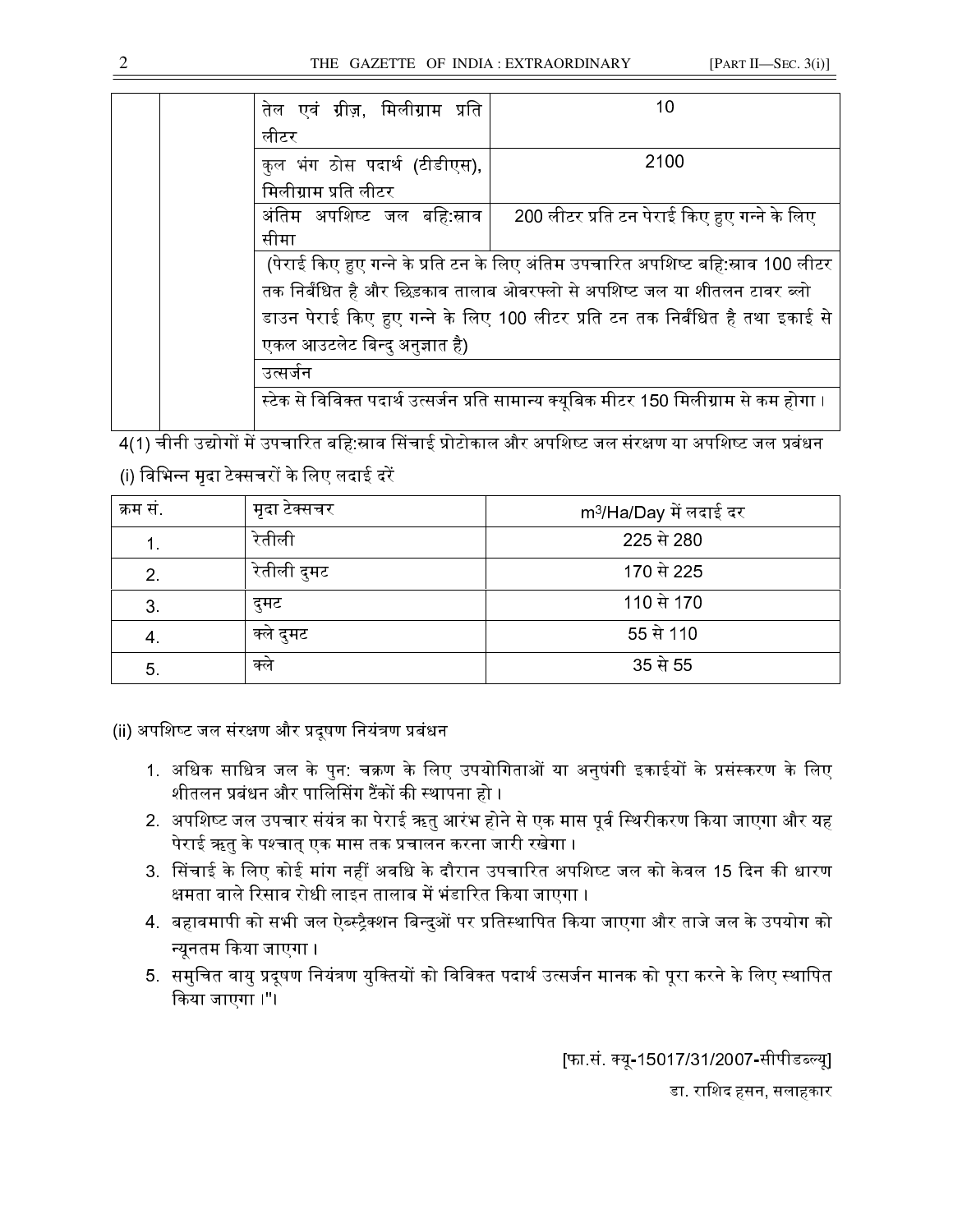**टिप्पण:** मूल नियम भारत के राजपत्र, असाधारण, भाग II, खंड 3, उप-खंड (i) में का.आ.सं0 844(अ), तारीख 19 नवंबर, 1986 द्वारा प्रकाशित किए गए थे और तत्पश्चात उनमें निम्नलिखित अधिसचनाओं के द्वारा संशोधन किए गए $\,$  :

का.आ. सं. 433(अ), तारीख 18 अप्रैल, 1987; सा.का.नि. सं. 176(अ), तारीख 2 अप्रैल, 1996; सा.का.नि. सं. 97(अ), तारीख 18 फरवरी, 2009; सा.का.नि. सं. 149(अ), तारीख 4 मार्च, 2009; सा.का.नि. सं. 543(अ), तारीख 22 जुलाई, 2009; सा.का.िन. सं. 739(अ), तारीख 9 िसतंबर, 2010; सा.का.िन. सं. 809(अ), तारीख 4 अक्तुबर, 2010; सा.का.नि. सं. 215(अ), तारीख 15 मार्च, 2011; सा.का.नि. सं. 221(अ), तारीख 18 मार्च, 2011; सा.का.िन. सं. 354(अ), तारीख 2 मई, 2011; सा.का.िन. सं. 424(अ), तारीख 1 जून, 2011; सा.का.िन. सं. 446(अ), तारीख 13 जून, 2011; सा.का.नि. सं. 152(अ), तारीख 16 मार्च, 2012; सा.का.नि. सं. 266(अ), तारीख 30 मार्च, 2012; सा.का.नि. सं. 277(अ), तारीख 31 मार्च, 2012; सा.का.नि. सं. 820(अ), तारीख 9 नवंबर, 2012; सा.का.नि. सं. 176(अ), तारीख 18 मार्च, 2013; सा.का.नि. सं. 535(अ), तारीख 7 अगस्त, 2013; सा.का.िन. सं. 771(अ), तारीख 11 @5, 2013; सा.का.िन. सं. 2(अ), तारीख 2 जनवरी, 2014; सा.का.नि. सं. 229(अ), तारीख 28 मार्च, 2014; सा.का.नि. सं. 232(अ), तारीख 31 मार्च, 2014; सा.का.नि. सं. 325(अ), तारीख 7 मई, 2014; सा.का.िन. सं. 612(अ), तारीख 25 अगस् त, 2014; सा.का.िन. सं. 789(अ), तारीख 11 नवंबर, 2014: का.आ. सं. 3305(अ), तारीख 7 दिसंबर, 2015 और अंत में अधिसचना का.आ. सं. 4(अ), तारीख 1 जनवरी, 2016 द्वारा संशोधन किए गए थे |

# **MINISTRY OF ENVIRONMENT, FORESTS AND CLIMATE CHANGE NOTIFICATION**

#### New Delhi, the 14th January, 2016

 **G.S.R. 35(E).—**In exercise of the powers conferred by sections 6 and 25 of the Environment (Protection) Act, 1986 (29 of 1986), the Central Government hereby makes the following rules further to amend the Environment (Protection) Rules, 1986, namely:-

- 1. Short title and Commencement.- (1) These rules may be called the Environment (Protection) Amendment Rules, 2016.
	- (2) They shall come into force on the date of their publication in the Official Gazette.
- 2. In Schedule-I to the Environment (Protection) Rules, 1986, for serial number 4 and the entries relating thereto, the following serial number and entries shall be substituted, namely:-

| S.No. | Industry              | <b>Parameters</b>                                            | <b>Standards</b>                                                                   |
|-------|-----------------------|--------------------------------------------------------------|------------------------------------------------------------------------------------|
| (1)   | $\left( 2\right)$     | (3)                                                          | $\left(4\right)$                                                                   |
| "4.   | <b>SUGAR INDUSTRY</b> | <b>EFFLUENTS</b>                                             | in<br>All<br>concentration<br>values<br>are<br>milligramme per litre except for pH |
|       |                       | pH                                                           | $5.5 - 8.5$                                                                        |
|       |                       | Total<br>Suspended<br>Solids<br>milligramme<br>(TSS),<br>per | 100 (for disposal on land)                                                         |
|       |                       | litre                                                        | 30 (for disposal in surface waters)                                                |
|       |                       | Biological Oxgyen Demand,                                    | 100 (for disposal on land)                                                         |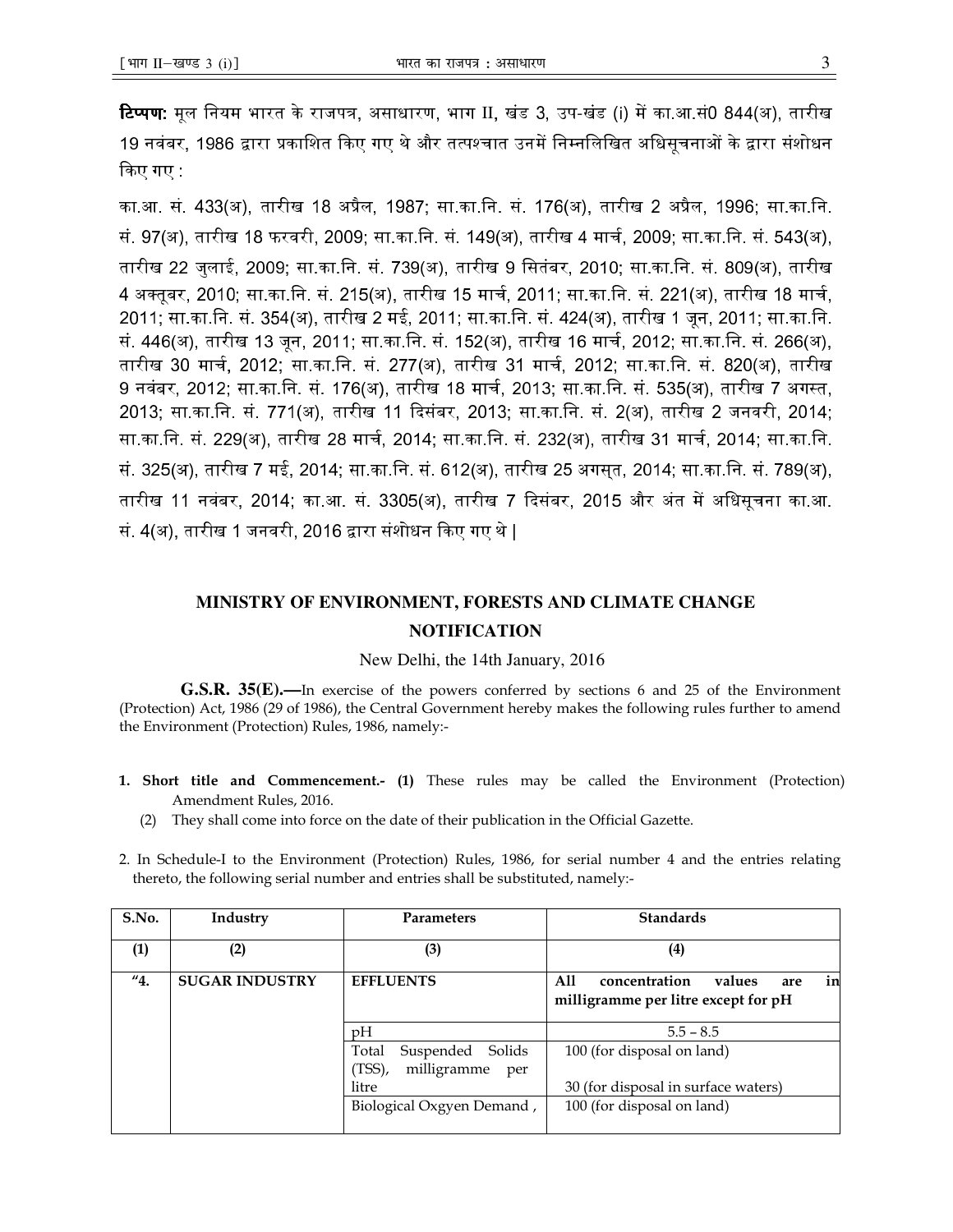| BOD[3 days at 27°C],<br>milligramme per litre                                                                                                                                                                                                                                | 30 (for disposal in surface waters)                                    |
|------------------------------------------------------------------------------------------------------------------------------------------------------------------------------------------------------------------------------------------------------------------------------|------------------------------------------------------------------------|
| Oil<br>$\&$<br>Grease<br>$\mathbf{r}$<br>milligramme per litre                                                                                                                                                                                                               | 10                                                                     |
| Total<br>Dissolved<br>Solids<br>(TDS), milligramme<br>per<br>litre                                                                                                                                                                                                           | 2100                                                                   |
| Final wastewater discharge<br>limit                                                                                                                                                                                                                                          | 200 litre per tonne of cane crushed                                    |
| (Final treated effluent discharge restricted to 100 litre per tonne of cane<br>crushed and Waste water from spray pond overflow or cooling tower<br>blow down to be restricted to 100 litre per tonne of cane crushed and<br>only single outlet point from unit is allowed.) |                                                                        |
| <b>EMISSIONS</b>                                                                                                                                                                                                                                                             |                                                                        |
|                                                                                                                                                                                                                                                                              | The particulate matter emissions from the stack shall be less than 150 |
| milligramme per normal cubic metre                                                                                                                                                                                                                                           |                                                                        |

## 4(1) Treated effluent Irrigation protocol and waste water conservation or waste water management in Sugar industries

#### (i) Loading rates for different soil textures

| S.N | <b>Soil Texture</b> | Loading rate in        |
|-----|---------------------|------------------------|
|     |                     | m <sup>3</sup> /Ha/Day |
|     | Sandy               | 225 to 280             |
|     | Sandy loam          | 170 to 225             |
|     | Loam                | 110 to 170             |
| 4   | Clay loam           | 55 to 110              |
|     | Clav                | 35 to 55               |

#### (ii) Waste water conservation and pollution control management

- 1. Establishment of cooling arrangement and polishing tank for recycling the excess condensate water to process or utilities or allied units.
- 2. Effluent Treatment Plant to be stabilized one month prior to the start of the crushing season and continue to operate one month after the crushing season.
- 3. During no demand period for irrigation, the treated effluent to be stored in a seepage proof lined pond having 15 days holding capacity only.
- 4. Flow meter to be installed in all water abstraction points and usage of fresh water to be minimized.
- 5. Suitable Air pollution control devices to be installed to meet the particulate matter emission standard.".

[F.No. Q-15017/31/2007- CPW] DR. RASHID HASAN, Advisor

Note: - The principal rules were published in the Gazette of India, Extraordinary, Part II, Section 3, Sub-section (i) vide number S.O.  $844(E)$ , dated the  $19<sup>th</sup>$  November, 1986 and subsequently amended vide the following notifications, namely:-

S. O. 433 (E), dated the 18th April 1987; G.S.R. 176(E), dated the 2nd April, 1996; G.S.R. 97 (E), dated the 18th February, 2009; G.S.R. 149 (E), dated the 4th March , 2009; G.S.R. 543(E), dated the 22nd July,2009; G.S.R. 739 (E), dated the 9<sup>th</sup> September, 2010; G.S.R. 809(E), dated the 4<sup>th</sup> October, 2010, G.S.R. 215 (E), dated the 15<sup>th</sup> March, 2011; G.S.R. 221(E), dated the 18<sup>th</sup> March, 2011; G.S.R. 354 (E), dated the 2<sup>nd</sup> May, 2011; G.S.R. 424 (E), dated the 1<sup>st</sup> June, 2011; G.S.R. 446 (E), dated the 13<sup>th</sup> June, 2011; G.S.R. 152 (E), dated the 16th March, 2012; G.S.R. 266(E), dated the 30th March, 2012; G.S.R. 277 (E), dated the  $31$ <sup>st</sup> March, 2012; G.S.R. 820(E), dated the 9<sup>th</sup> November, 2012; G.S.R. 176 (E), dated the 18<sup>th</sup> March, 2013; G.S.R. 535(E), dated the 7<sup>th</sup> August, 2013; G.S.R. 771(E), dated the 11<sup>th</sup> December, 2013;